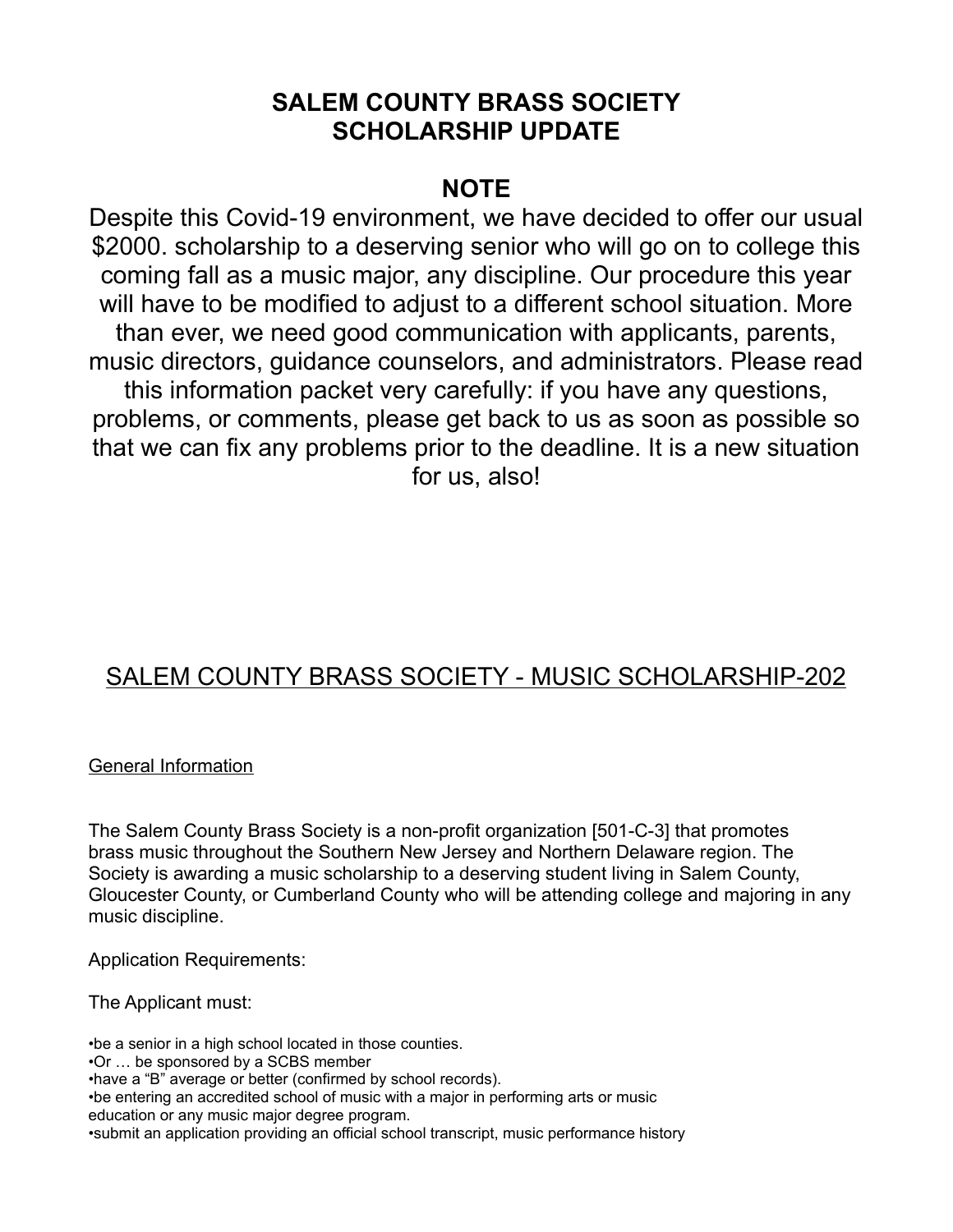and recommendations from school music department and/or private teacher. •provide a recording (15 minutes or less in length) of the applicant's solo performance, with or without accompaniment, with titles. This recording can be on a CD, thumbdrive, or MP3 format. This must be sent along with all the rest of the application to be considered.

Selection of the recipient shall be made on the basis of: •Performance •potential for success in a music career. •recommendations of school music department and/or private teacher. •scholastic record. •talent. •need.

When to Apply:

Applications must be received by April 15, 2022 to be eligible for the scholarship to be given this year. Applications must be complete to be considered.

Where to Apply: Attn. Scott West, Scholarship Chair Salem County Brass Society 313 Lynn Ave. Wenonah, N.J. 08090

Amount of Award:

The award will be in the amount of \$2000., to be given in two equal installments, upon the award this spring and at the beginning of the second academic year. Payment will be made directly to the student.

Continuation of Award:

To continue receiving the award, evidence must be received that the applicant is registered for the upcoming year in an accredited music program and has maintained at least a "C" average in his/her major. If a recipient of the award does not maintain a "C" average or better, that applicant's case will be reviewed by the Brass Society to determine if the award should be continued. Should the award winner have a break in his or her education due to unforeseen circumstances, notification should be made to the Brass Society as soon as possible. Should the winner resume studies in a music curriculum, the Brass Society will then make a determination regarding the continuation of the scholarship. Evidence of continued enrollment and semester grades should be sent to:

Salem County Brass Society 313 Lynn Ave. Wenonah, N.J. 08090 Attn. Treasurer

If the recipient drops out of an accredited program due to failure or change of major, the award will cease.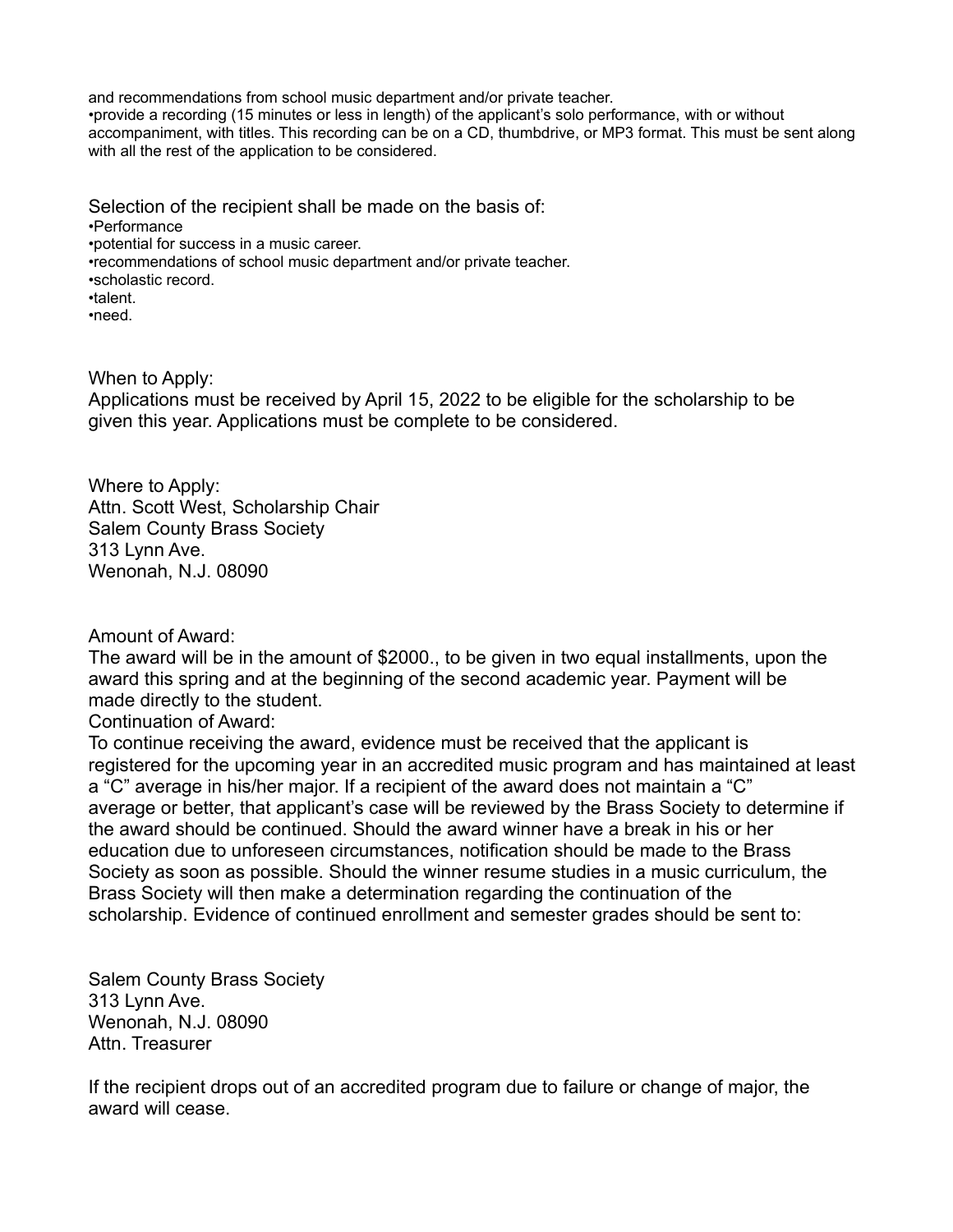## **APPLICATION FOR THE SALEM COUNTY BRASS SOCIETY MUSIC SCHOLARSHIP**

| (Please type or print clearly—all information must be completed)                                                                                       |  |  |
|--------------------------------------------------------------------------------------------------------------------------------------------------------|--|--|
|                                                                                                                                                        |  |  |
| Street Address: ________________                                                                                                                       |  |  |
|                                                                                                                                                        |  |  |
|                                                                                                                                                        |  |  |
|                                                                                                                                                        |  |  |
| Date of Birth:                                                                                                                                         |  |  |
|                                                                                                                                                        |  |  |
|                                                                                                                                                        |  |  |
| High School:                                                                                                                                           |  |  |
|                                                                                                                                                        |  |  |
| Class rank: ___________ 0<br>Class rank: _____________ of __ <sub>__</sub> _                                                                           |  |  |
| Indicate each musical instrument played or vocal ability (SATB) and rate your ability<br>where 1 is beginner and 5 is outstanding for your age group.  |  |  |
| ________________________________Rating: __________________________________                                                                             |  |  |
| and scholarships. Include regional band, orchestra, choir, etc.<br>Indicate what musical organizations you have belonged to or currently belong to and |  |  |
| the corresponding dates:                                                                                                                               |  |  |
|                                                                                                                                                        |  |  |
|                                                                                                                                                        |  |  |
|                                                                                                                                                        |  |  |
| Do you give music lessons to others? ___________. If so, what voice/instruments<br>do you teach and how long have you been helping others?             |  |  |
| How do you demonstrate your appreciation of music to others?                                                                                           |  |  |
| Why do you wish to enter a career in music?                                                                                                            |  |  |
| Who do you most admire in the world of music?                                                                                                          |  |  |
|                                                                                                                                                        |  |  |
|                                                                                                                                                        |  |  |
|                                                                                                                                                        |  |  |
| Dlogge feel frog to add additional negae if needed                                                                                                     |  |  |

Please feel free to add additional pages if needed.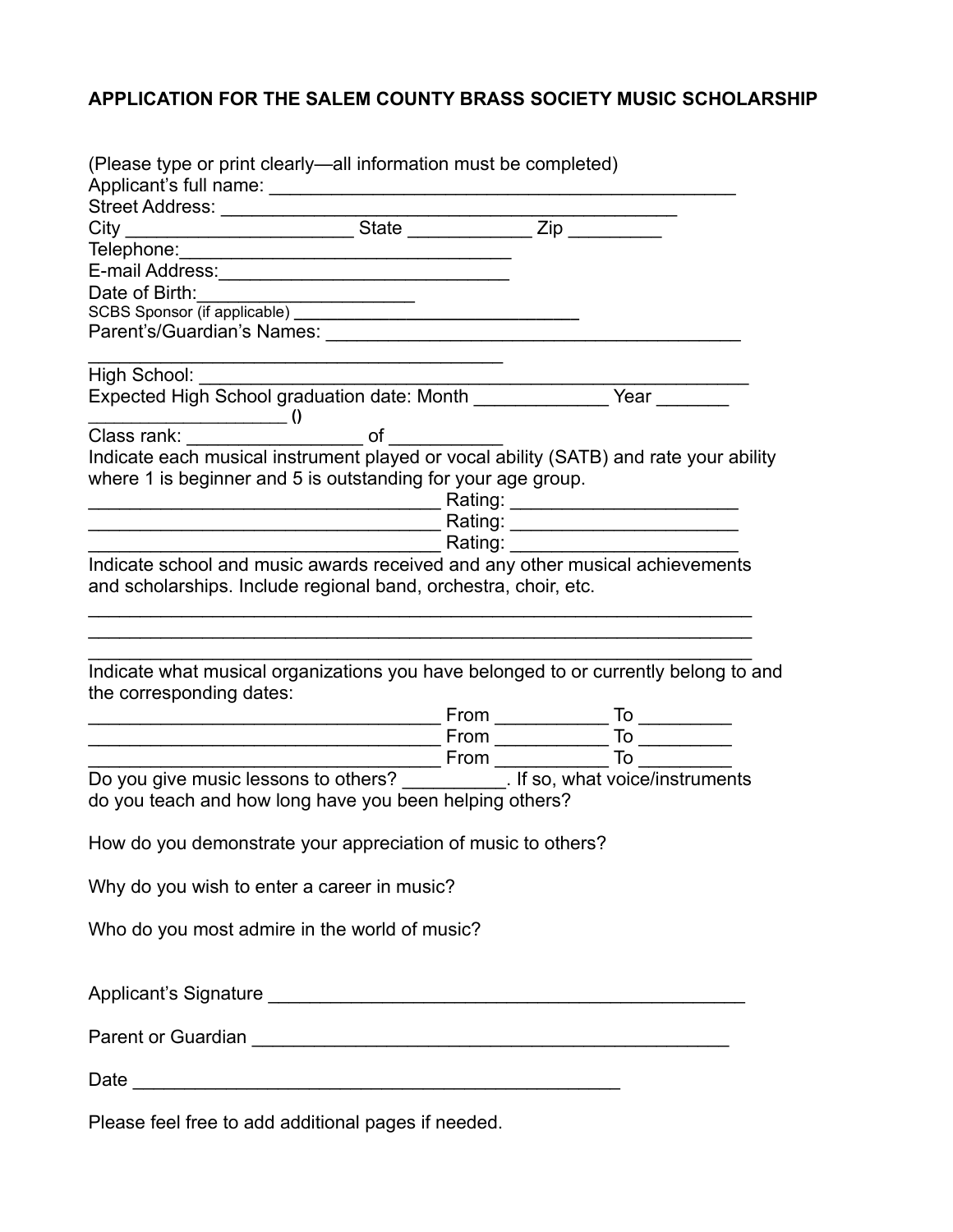# **Salem Brass Scholarship**

### **Teacher Recommendation Form**

Applicant's full name:  $\blacksquare$ 

The person named above has applied for the Salem County Brass Society Music Scholarship. Would you please complete the following information regarding the applicant.

Describe and rate the applicant's musical talent and potential for success in music.

Describe and rate the applicant as a member of the various school musical organizations.

Describe and rate the applicant's school citizenship.

Additional Comments:

Signature: \_\_\_\_\_\_\_\_\_\_\_\_\_\_\_\_\_\_\_\_\_\_\_\_\_\_\_\_\_\_\_\_\_\_\_\_\_\_\_\_

Title/Position: \_\_\_\_\_\_\_\_\_\_\_\_\_\_\_\_\_\_\_\_\_\_\_\_\_\_\_\_\_\_\_\_\_\_\_\_\_

Please return this form and completed application and the audition submission by April 15, 2022 to:

SALEM COUNTY BRASS SOCIETY Attn. Scott West 313 Lynn Ave., Wenonah, N.J. 08090